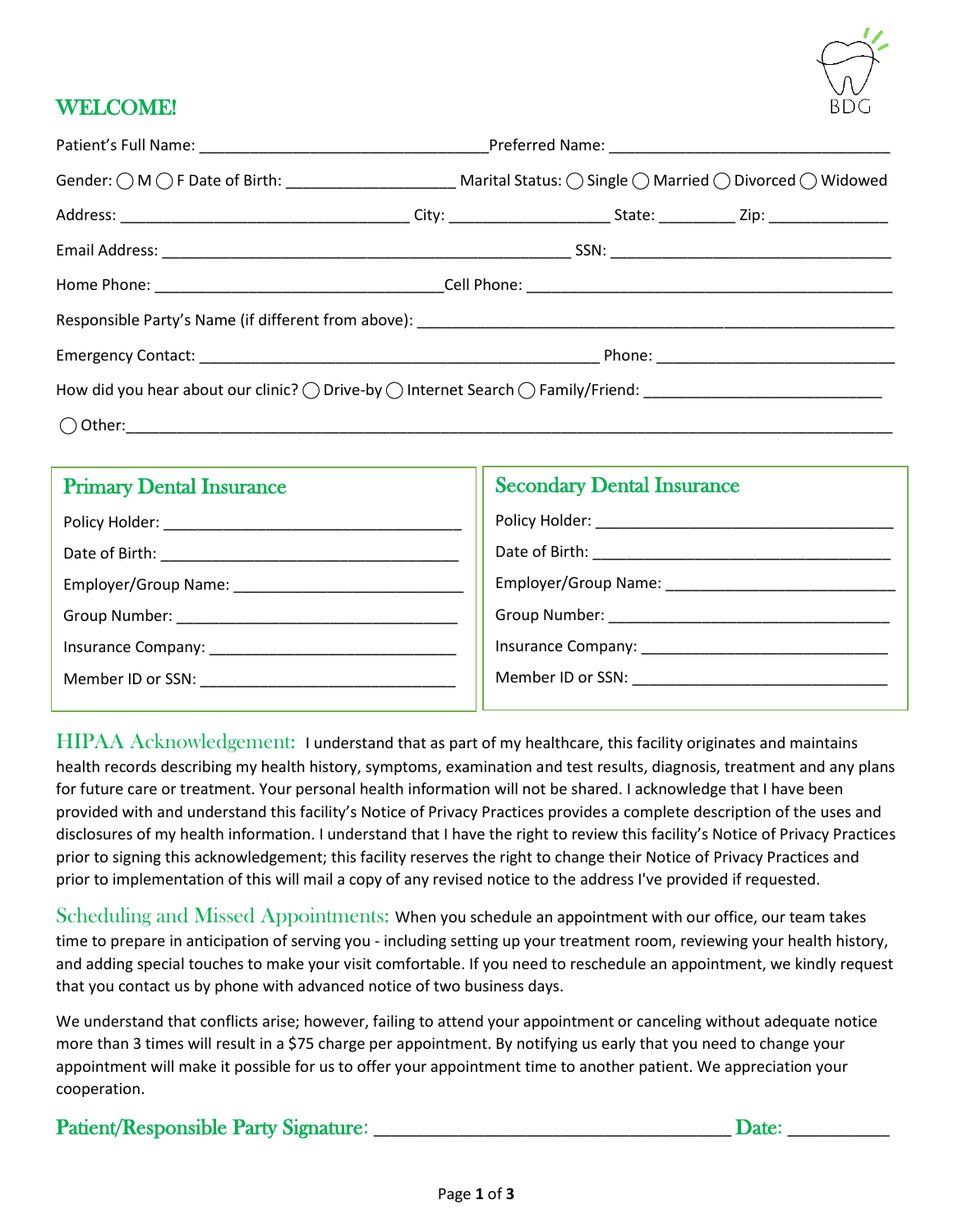Although dental personnel primarily treat the area in/around your mouth, your mouth is a part of your entire body. Health problems you have, or medication that you take, could have an important relationship with the dentistry you will receive.

\_\_\_\_\_\_\_\_\_\_\_\_\_\_\_\_\_\_\_\_\_\_\_\_\_\_\_\_\_\_\_\_\_\_\_\_\_\_\_\_\_\_\_\_\_\_\_\_\_\_\_\_\_\_\_\_\_\_\_\_\_\_\_\_\_\_\_\_\_\_\_\_\_\_\_\_\_\_\_\_\_\_\_\_\_\_\_\_\_\_\_

\_\_\_\_\_\_\_\_\_\_\_\_\_\_\_\_\_\_\_\_\_\_\_\_\_\_\_\_\_\_\_\_\_\_\_\_\_\_\_\_\_\_\_\_\_\_\_\_\_\_\_\_\_\_\_\_\_\_\_\_\_\_\_\_\_\_\_\_\_\_\_\_\_\_\_\_\_\_\_\_\_\_\_\_\_\_\_\_\_\_\_

\_\_\_\_\_\_\_\_\_\_\_\_\_\_\_\_\_\_\_\_\_\_\_\_\_\_\_\_\_\_\_\_\_\_\_\_\_\_\_\_\_\_\_\_\_\_\_\_\_\_\_\_\_\_\_\_\_\_\_\_\_\_\_\_\_\_\_\_\_\_\_\_\_\_\_\_\_\_\_\_\_\_\_\_\_\_\_\_\_\_\_

\_\_\_\_\_\_\_\_\_\_\_\_\_\_\_\_\_\_\_\_\_\_\_\_\_\_\_\_\_\_\_\_\_\_\_\_\_\_\_\_\_\_\_\_\_\_\_\_\_\_\_\_\_\_\_\_\_\_\_\_\_\_\_\_\_\_\_\_\_\_\_\_\_\_\_\_\_\_\_\_\_\_\_\_\_\_\_\_\_\_\_

 $\bigcirc$ Yes  $\bigcirc$ No Do you see a physician on a regular basis? If yes, please explain:

 $\bigcirc$ Yes  $\bigcirc$ No Have you ever been hospitalized or had a major operation? If yes, please explain:

 $\bigcap$ Yes  $\bigcap$ No Have you ever had a serious head or neck injury? If yes, please explain:

 $\bigcirc$ Yes  $\bigcirc$ No Are you taking any medications, pills, or drugs? If yes, please list:  $\bigcirc$ 

Are you allergic to any of the following? If yes, please check all that apply:

◯ Aspirin ◯ Penicillin ◯ Codeine ◯ Local Anesthetics ◯ Acrylic ◯ Metal ◯ Latex ◯Sulfa Drugs

 $\bigcirc$  Other:

 $\bigcirc$ Yes  $\bigcirc$ No Have you ever taken Fosamax, Boniva, Actonel, or any other medications containing bisphosphonates?

 $\bigcirc$ Yes  $\bigcirc$ No Do you take, or have you taken, Phen-Fen or Redux?

◯Yes ◯No Are you on a special diet?

◯Yes ◯No Do you use tobacco products?

◯Yes ◯No Do you use controlled substances?

## Do you, or have you, had any of the following? Please check all that apply:

□ AIDS/HIV Positive Angina Asthma □ Bruise Easily □ Cold Sores/Fever Blisters  $\Box$  Drug Addiction □ Excessive Bleeding □ Frequent Diarrhea Heart Murmur  $\Box$  Hepatitis A □ High Cholesterol Leukemia/Lymphoma Mitral Valve Prolapse Parathyroid Disease Renal Dialysis □ Sickle Cell Disease  $\Box$  Swelling of Limbs  $\Box$  Tumors or Growths Ulcers Alzheimer's Disease Arthritis/Gout/ Rheumatism □ Blood Disease Cancer Congenital Heart Disorder Easily Winded □ Excessive Thirst □ Frequent Headaches Heart Pacemaker  $\Box$  Hepatitis B or C **Hives or Rash** D Liver Disease Multiple Sclerosis □ Psychiatric Care Rheumatic □ Fever/Rheumatic **Heart Disease** □ Sinus Trouble **Thyroid Disease**  Anaphylaxis □ Artificial Heart Valve □ Blood Transfusion D Chemotherapy Convulsions Emphysema/COPD Fainting □ Spells/Dizziness/Vertigo Glaucoma Heart Trouble/Disease □ Herpes Simplex Virus □ Irregular Heartbeat D Low Blood Pressure Osteoporosis □ Radiation Treatment □ Sexually Transmitted □ Infection □ Stomach/Intestinal Disease **Tonsillitis**  Yellow Jaundice Anemia Artificial Joint □ Breathing Problems □ Chest Pains Diabetes/Hypoglycemia Epilepsy/Seizures □ Frequent Cough □ Heart Attack/Failure Hemophilia □ High Blood Pressure □ Kidney Problems D Lung Disease □ Pain in Jaw Joints Recent Weight Loss Shingles □ Stroke Tuberculosis Cortisone Medicine

**Women:** Are you pregnant: ◯Yes ◯No Nursing? ◯Yes ◯No Taking Oral Contraceptives? ◯Yes ◯No

In the unlikely event that a member of our staff is exposed to my blood or body fluids through a needle stick, skin cut, or splash to the eyes/mouth area, I agree to have my blood tested (free of charge) for blood borne diseases.  $\bigcirc$ Yes  $\bigcirc$ No

|  |  | <b>Patient/Responsible Party Signature</b> |
|--|--|--------------------------------------------|
|  |  |                                            |